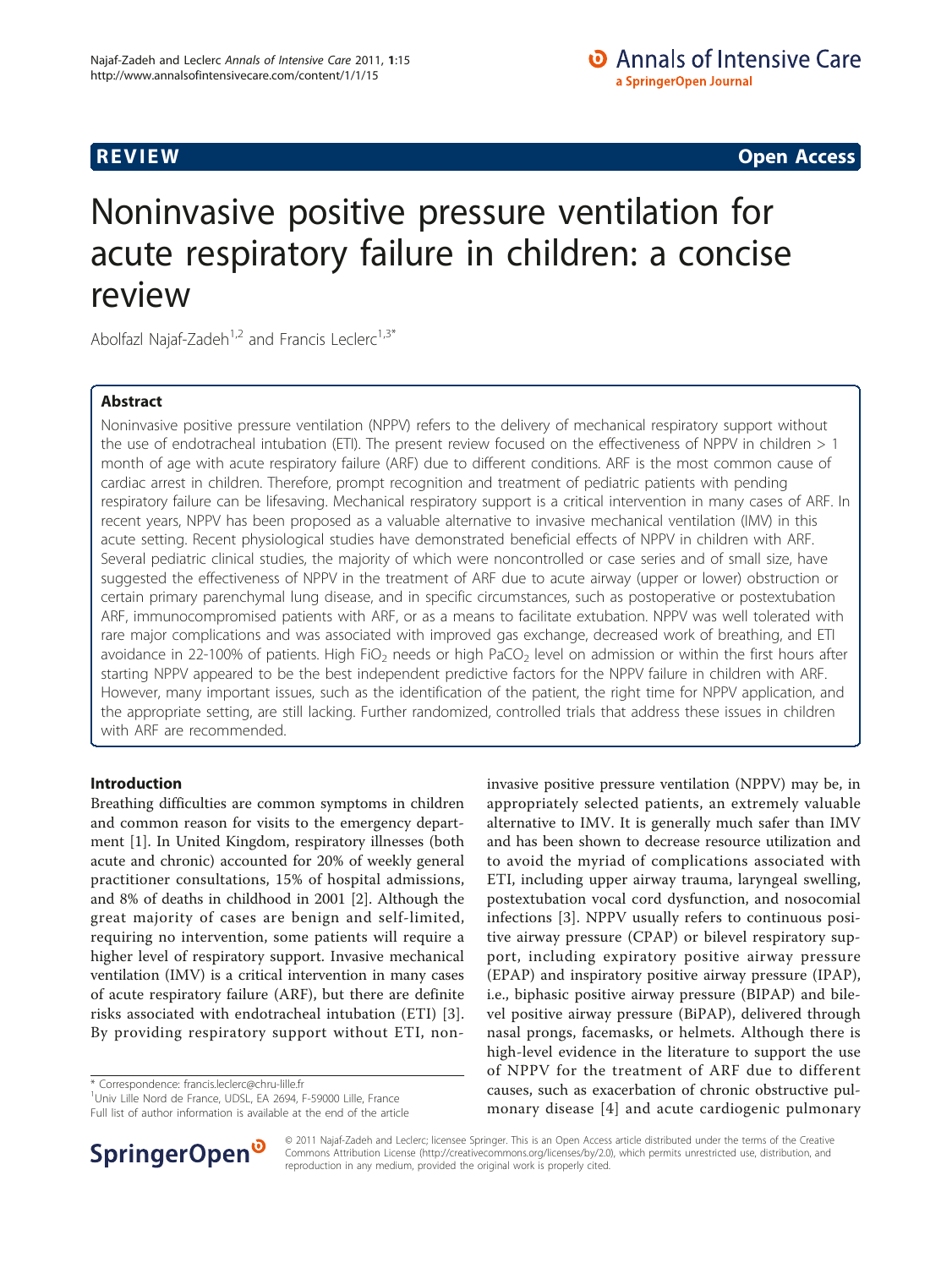

edema [\[5](#page-7-0)] in adults, there are few reports about its use in this acute setting in children. So far, case series constitute the vast majority of the available knowledge in this age group. However, there is an increasing interest in the use of NPPV as a therapeutic tool for children with respiratory distress that is clear from the increasing number of published studies over time (Figure 1); a research of studies on the use of NPPV in children > 1 month of age, published before December 30, 2010 (database: MEDLINE via PubMed; keywords: noninvasive ventilation, non-invasive ventilation, noninvasive positive pressure ventilation, non-invasive positive pressure ventilation, bipap, continuous positive airway pressure; age limits: children from 1 month to 18 years old) identified 332 relevant articles, of which 48% were published during the past 5 years. This concise review is designed to focus on the effectiveness of NPPV in children > 1 month of age with ARF (excluding patients with neurologic or chronic lung disease).

#### Acute respiratory failure in children

The frequency of ARF is higher in infants and young children than in adults. This difference can be explained by defining anatomic compartments and their developmental differences in pediatric patients that influence susceptibility to ARF [[6\]](#page-8-0). In addition, respiratory failure often precedes cardiopulmonary arrest in children, unlike in adults where primary cardiac disease often is responsible. Therefore, prompt recognition and treatment of pediatric patients with pending respiratory failure can be lifesaving [\[6](#page-8-0)].

Respiratory failure is a syndrome in which the respiratory system fails in one or both of its gas exchange functions: oxygenation and carbon dioxide elimination. In general, patients with respiratory failure may be classified into two groups, depending on the component of the respiratory system that is involved: hypoxemic respiratory failure and hypercapnic respiratory failure [[7\]](#page-8-0).

#### Hypoxemic respiratory failure (known as type I)

Hypoxemic respiratory failure (type I) can be associated with virtually all acute diseases of the lung, such as status asthmaticus, bronchiolitis, pneumonia, and pulmonary edema, which interfere with the normal function of the lung and airway. The predominant mechanism in type I failure is uneven or mismatched ventilation and perfusion (intrapulmonary shunt) in regional lung units. This is the most common form of respiratory failure, characterized by a PaO<sub>2</sub> < 60 mmHg with a normal or low PaCO<sub>2</sub>. The primary treatment of type I respiratory failure in children is to administer supplemental oxygen at a level sufficient to increase the arterial oxygen saturation  $(SaO<sub>2</sub>)$  to greater than 94%. In situations when a fraction of oxygen in inspired gas  $(FiO<sub>2</sub>)$  of greater than 0.5 is necessary to achieve this goal, this often is referred to as "acute hypoxemic respiratory failure" [[7\]](#page-8-0). In this setting, NPPV may be considered.

#### Hypercapnic respiratory failure (known as type II)

Hypercapnic respiratory failure (type II) is a consequence of ventilatory failure and can occur in conditions that affect the respiratory pump, such as depressed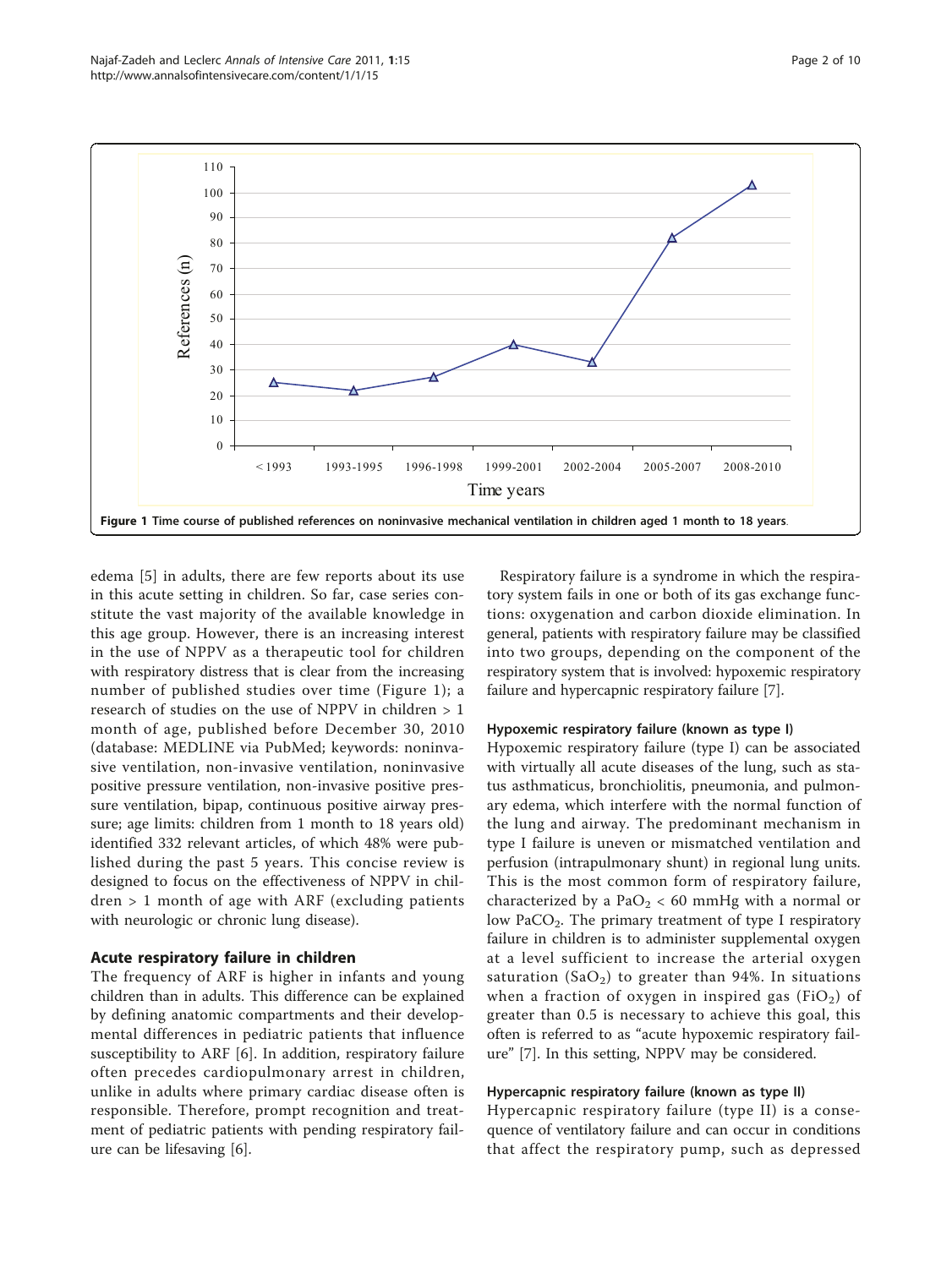neural ventilatory drive, acute or chronic upper airway obstruction, neuromuscular weakness, marked obesity, and rib-cage abnormalities. Alveolar hypoventilation is characterized by a PaCO<sub>2</sub> > 50 mmHg [[7\]](#page-8-0). The onset of type II failure may be insidious and may develop when respiratory muscle fatigue complicates preexisting disorders, such as pneumonia or status asthmaticus, which present initially with hypoxemia without hypoventilation. Aministration of oxygen alone is not an appropriate treatment for hypercapnic respiratory failure and can result in the patient retaining even more carbon dioxide, especially in situations where the child has adapted to chronic hypercapnia and is relatively dependent on oxygen-sensitive peripheral chemoreceptors to maintain ventilatory drive. In addition to supplemental oxygen, therapies to reduce the load on the respiratory muscles and increase the level of alveolar ventilation should be instituted in children with type II respiratory failure.

# When to use NPPV for acute respiratory failure?

When the cause of ARF is reversible, medical treatment works to maximize lung function and reverse the precipitating cause, whereas the goal of ventilatory support is to "gain time" by unloading respiratory muscles, increasing ventilation, and thus reducing dyspnea and respiratory rate and improving gas exchange. Two recent physiological studies have demonstrated these beneficial effects of NPPV in children with ARF [\[8,9](#page-8-0)]. NPPV is increasingly used for treatment of ARF in children. Tables [1](#page-3-0) and [2](#page-5-0) summarize the studies reporting the effectiveness of NPPV in children with ARF of various etiologies [[8,10](#page-8-0)-[36](#page-8-0)]. However, the determinants of success of NPPV relate more prominently to the primary diagnosis as discussed below.

# NPPV in pediatric ARF from primary respiratory disease

# Acute lower airway obstruction

Lower airway disease is a common cause of ARF. Asthma accounts for the largest percentage of this group, but infections, such as viral bronchiolitis, also are common and predominantly impact the small airways. Physicians caring for acutely ill children are regularly faced with this condition. Both non-invasive and invasive ventilation may be options when medical treatment fails to prevent respiratory failure. ETI and positive pressure ventilation in children with lower airway obstruction may increase bronchoconstriction, increase the risk of airway leakage, and has disadvantageous effects on circulation and cardiac output. Therefore, ETI should be avoided unless respiratory failure is imminent despite adequate institution of all available treatment measures. NPPV can be an attractive alternative to IMV for these patients. Clinical trials in children with acute lower respiratory airway obstruction have suggested that NPPV may improve symptoms and ventilation without significant adverse events and reduce the need for IMV [[10-20\]](#page-8-0). NPPV theoretically improves the respiratory status of patients with lower respiratory airway obstruction by several mechanisms [[37\]](#page-8-0). During acute bronchospastic episodes, patients have an increase in airway resistance and expiratory time constant. The combination of prolonged expiratory time constant and premature closure of inflamed airways during exhalation results in dynamic hyperinflation, which causes increased positive pressure in the alveoli at end-expiration (auto-PEEP). Because the alveolar pressure must be reduced to subatmospheric levels to initiate the next breath, this auto-PEEP increases the inspiratory load and induces respiratory muscle fatigue. The EPAP delivered by NPPV may help to decrease dynamic hyperinflation by maintaining small airway patency and may reduce the patient's work of breathing by decreasing the drop in alveolar pressure needed to initiate a breath. In addition, inspiratory support, i.e., IPAP delivered by NPPV, helps to support fatigued respiratory muscles, thereby improving dyspnea and gas exchange. Needleman et al., in a physiological study, found that the NPPV use in children with status asthmaticus was associated with a decrease in respiratory rate and fractional inspired time and an improvement of thoracoabdominal synchrony in 80% of patients [[12](#page-8-0)]. A few clinical studies of small size (3-73 patients) reported the use of NPPV for treatment of status asthmaticus in children (Table [1](#page-3-0)) [[10](#page-8-0),[11,13,14](#page-8-0)]. NPPV was well tolerated with no major complications and was associated with an improvement of gas exchange and respiratory effort (Table [1\)](#page-3-0).

Viral bronchiolitis, mainly due to respiratory syncytial virus, represents the largest cohort of children treated with NPPV [[15-20\]](#page-8-0). Use of NPPV in infant with severe bronchiolitis was associated with improved respiratory rate  $[15,19]$  and PaCO<sub>2</sub> [[16](#page-8-0),[19](#page-8-0),[20](#page-8-0)], decreased work of breathing [[17](#page-8-0)], and ETI avoidance in 67-100% of patients (Table [1](#page-3-0)) [[17](#page-8-0),[18](#page-8-0)].

# Acute upper airway obstruction

In children, dynamic upper airway obstruction can present as an acute life-threatening condition and leads to severe alveolar hypoventilation. In 2006, a survey of French PICU group found that 67% of pediatric intensivists applied frequently or systematically NPPV in the management of dynamic upper airway obstruction in children [[38\]](#page-8-0). However, there is a paucity of literature on the use of NPPV in the acute setting of upper airway obstruction in children. NPPV was associated with a significant decrease in respiratory effort [[21](#page-8-0)] and a sustained improvement in gas exchange [\[22\]](#page-8-0) in children with dynamic upper airway obstruction (Table [1\)](#page-3-0).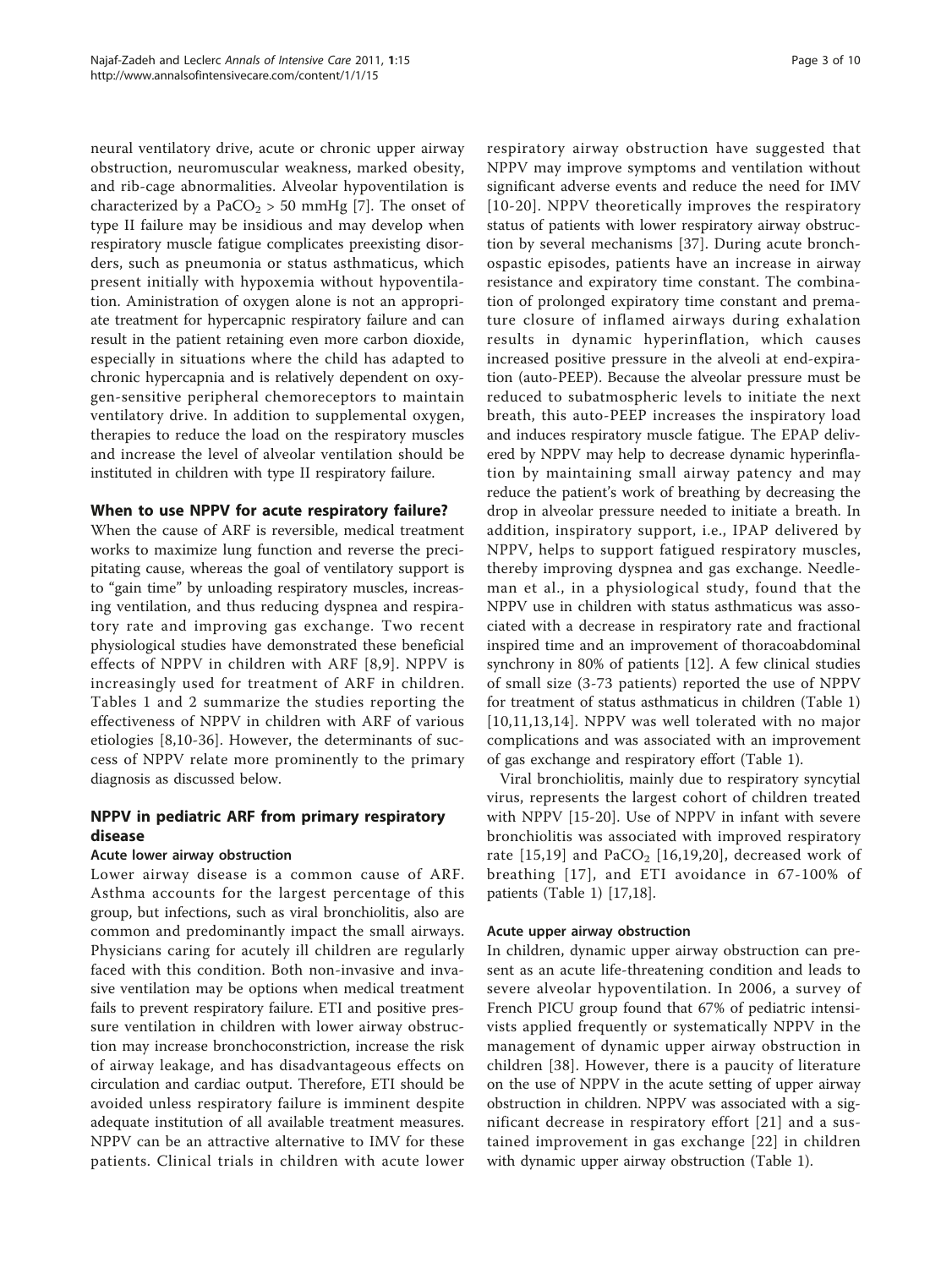# <span id="page-3-0"></span>Table 1 NPPV in pediatric ARF from different causes

Study Cause of ARF (n) Location,

|                                                                                                        |                                                                | (n)             |                                  | Interface                                         |                          |                                                                                                                                                                 |
|--------------------------------------------------------------------------------------------------------|----------------------------------------------------------------|-----------------|----------------------------------|---------------------------------------------------|--------------------------|-----------------------------------------------------------------------------------------------------------------------------------------------------------------|
| ARF due to acute airway obstruction                                                                    |                                                                |                 |                                  |                                                   |                          |                                                                                                                                                                 |
| Beers et al. [10]<br>retrospective                                                                     | Status asthmaticus                                             | ED, 73          | $2 - 17a$                        | <b>BiPAP</b><br>Nasal mask                        | 97                       | Improved RR, SaO <sub>2</sub><br>Avoided PICU admission: 22%<br>Major complication: 0%                                                                          |
| Carroll et al. [11]<br>retrospective                                                                   | Status asthmaticus                                             | PICU, 5         | 9.6 <sup>b</sup>                 | <b>BiPAP</b><br>Nasal mask                        | 100                      | Improved RR. MPIS<br>Major complication: 0%                                                                                                                     |
| Needleman et al. [12]<br>prospective, physiological                                                    | Status asthmaticus                                             | <b>PICU, 15</b> | $8 - 21a$                        | <b>BiPAP</b><br>Nasal mask                        |                          | Improved RR, thoracoabdominal<br>synchrony, fractional inspired time:<br>80%                                                                                    |
| Akingbola et al. [13]<br>case reports                                                                  | Status asthmaticus                                             | PICU, 3         | $9 - 15^a$                       | <b>BIPAP</b><br>Nasal mask                        | 100                      | Improved RR, PaCO <sub>2</sub> , pH<br>Major complication: 0%                                                                                                   |
| Till et al. $[14]$<br>prospective, randomized, crossover                                               | Acute lower airway<br>obstruction                              | <b>PICU, 16</b> | $4(0.2 -$<br>$(14)^{a,c}$        | <b>BiPAP</b><br>Nasal or<br>facial mask           | $\overline{\phantom{a}}$ | Improved RR, CAS, O <sub>2</sub> requirement<br>Major complication: 0%                                                                                          |
| Yanez et al. $[15]$<br>multicentric, prospective,<br>randomized, controlled (NPPV<br>subgroup)         | Bronchiolitis-<br>pneumonia (18), asthma<br>(4), pneumonia (3) | <b>PICU, 25</b> | 1.3<br>$(0.1 -$<br>$13)^{a,c}$   | BIPAP,<br><b>BiPAP</b><br>Facial mask             | 72                       | Improved RR, HR, PaO <sub>2</sub> /FiO <sub>2</sub> at 1 hr<br>Major complication: 4% (interstitial<br>emphysema)                                               |
| Thia et al. $[16]$ <sup>d</sup><br>prospective, randomized, crossover                                  | Bronchiolitis                                                  | <b>PICU, 29</b> | 0.2<br>$(0.1 -$<br>$(0.4)^{c,e}$ | CPAP<br>Nasal<br>prongs                           |                          | Improved $PaCO2$<br>Major complication: 0%                                                                                                                      |
| Cambonie et al. $[17]$ <sup>d</sup><br>prospective, physiological                                      | Bronchiolitis                                                  | <b>PICU, 12</b> | 0.1 <sup>b</sup>                 | CPAP<br>Nasal mask                                | 100                      | Improved HR, $P_{tc}CO_2$ , $O_2$<br>requirement, respiratory distress<br>score, MABP at 1 hr<br>Major complication: 0%                                         |
| Javouhey et al. [18] <sup>d</sup> retrospective<br>(NPPV subgroup)                                     | Bronchiolitis                                                  | <b>PICU, 15</b> | 0.1 <sup>c</sup>                 | BiPAP,<br>CPAP<br>Nasal mask                      | 67                       | Major complication: 7% (bacterial<br>pulmonary coinfections)                                                                                                    |
| Larrar et al. [19] <sup>d</sup><br>prospective, noncontrolled (NPPV<br>subgroup)                       | <b>Bronchiolitis</b>                                           | PICU, 53        | 0.1<br>$(0.01 -$<br>$1)^{a,b}$   | CPAP<br>Nasal<br>prongs                           | 75                       | Improved RR, PaCO <sub>2</sub> at 2 hrs<br>Death: 0%<br>Major complication: 0%                                                                                  |
| Campion et al. [20] <sup>d,f</sup><br>prospective, noncontrolled (NPPV<br>subgroup)                    | Bronchiolitis-pneumonia                                        | PICU, 69        | 0.1<br>$(0.03 -$<br>$(1)^{a,c}$  | BIPAP,<br>CPAP<br>Nasal<br>prongs,<br>facial mask | 83                       | Improved PaCO <sub>2</sub> , pH at 2 hrs<br>Death: 0%<br>Major complication: 0%                                                                                 |
| <b>Essouri et al.</b> [21]<br>prospective, randomized,<br>controlled                                   | Laryngomalacia (5),<br>tracheomalacia (3),<br>others (2)       | PICU, 10        | 0.8<br>$(0.2 -$<br>$(1.5)^{a,c}$ | BiPAP,<br>CPAP<br>Nasal mask                      |                          | Improved RR, respiratory effort in<br>both types of NPPV<br>Patient-ventilator asynchrony with<br>BiPAP                                                         |
| Padman et al. $[22]$ <sup>†</sup><br>prospective, noncontrolled (upper<br>airway obstruction subgroup) | Inspiratory stridor                                            | PICU, 3         | 13 <sup>b</sup>                  | <b>BiPAP</b><br>Nasal mask                        | 100                      | Improved RR, HR, gas exchange,<br>serum HCO <sub>3</sub> , dyspnea score at 72<br>hrs                                                                           |
|                                                                                                        |                                                                |                 |                                  |                                                   |                          | Major complication: 0%                                                                                                                                          |
| ARF due to parenchymal lung disease                                                                    |                                                                |                 |                                  |                                                   |                          |                                                                                                                                                                 |
| Munoz-Bonet et al. [23]] <sup>T</sup><br>prospective, noncontrolled<br>(pneumonia subgroup)            | Pneumonia                                                      | PICU, 13        | $0.2 -$<br>$15.8^{a}$            | <b>BIPAP</b><br>Facial mask                       | 100                      | Improved RR, HR, PaCO <sub>2</sub> , SaO <sub>2</sub> , pH,<br>clinical score within the first 6 hrs<br>Death: 0%<br>Major complication: 0%                     |
| Bernet et al. $[24]^d$<br>prospective, noncontrolled<br>(pneumonia subgroup)                           | Pneumonia                                                      | <b>PICU, 14</b> | 2.4<br>$(0.01 -$<br>$18)^{9}$    | BIPAP,<br>CPAP<br>Nasal or<br>facial mask         | 50                       | Improved RR, HR, PaCO <sub>2</sub> , serum<br>$HCO3$ within the first 8 hrs<br>Death: 0%                                                                        |
| Fortenberry et al. [25] <sup>f</sup><br>retrospective, (pneumonia subgroup)                            | Pneumonia                                                      | <b>PICU, 21</b> | $0.7 - 17a$                      | <b>BiPAP</b><br>Nasal mask                        | 90                       | Improved RR, PaCO <sub>2</sub> , PaO <sub>2</sub> , pH, SaO <sub>2</sub> ,<br>PaO <sub>2</sub> /FiO <sub>2</sub> at 1 hr<br>Death: 5%<br>Major complication: 0% |
| Joshi et al. $[26]$<br>retrospective (primary<br>parenchymal lung disease subgroup)                    | Pneumonia, ARDS                                                | <b>PICU, 29</b> | 13 <sup>c</sup>                  | <b>BiPAP</b><br>Facial mask                       | 62                       | Improved RR, PaCO <sub>2</sub> , O <sub>2</sub> requirement<br>Major complication: 0%                                                                           |

Patients

Age  $(yr)$  NPPV type,

Avoided ETI (%)

Other reported outcomes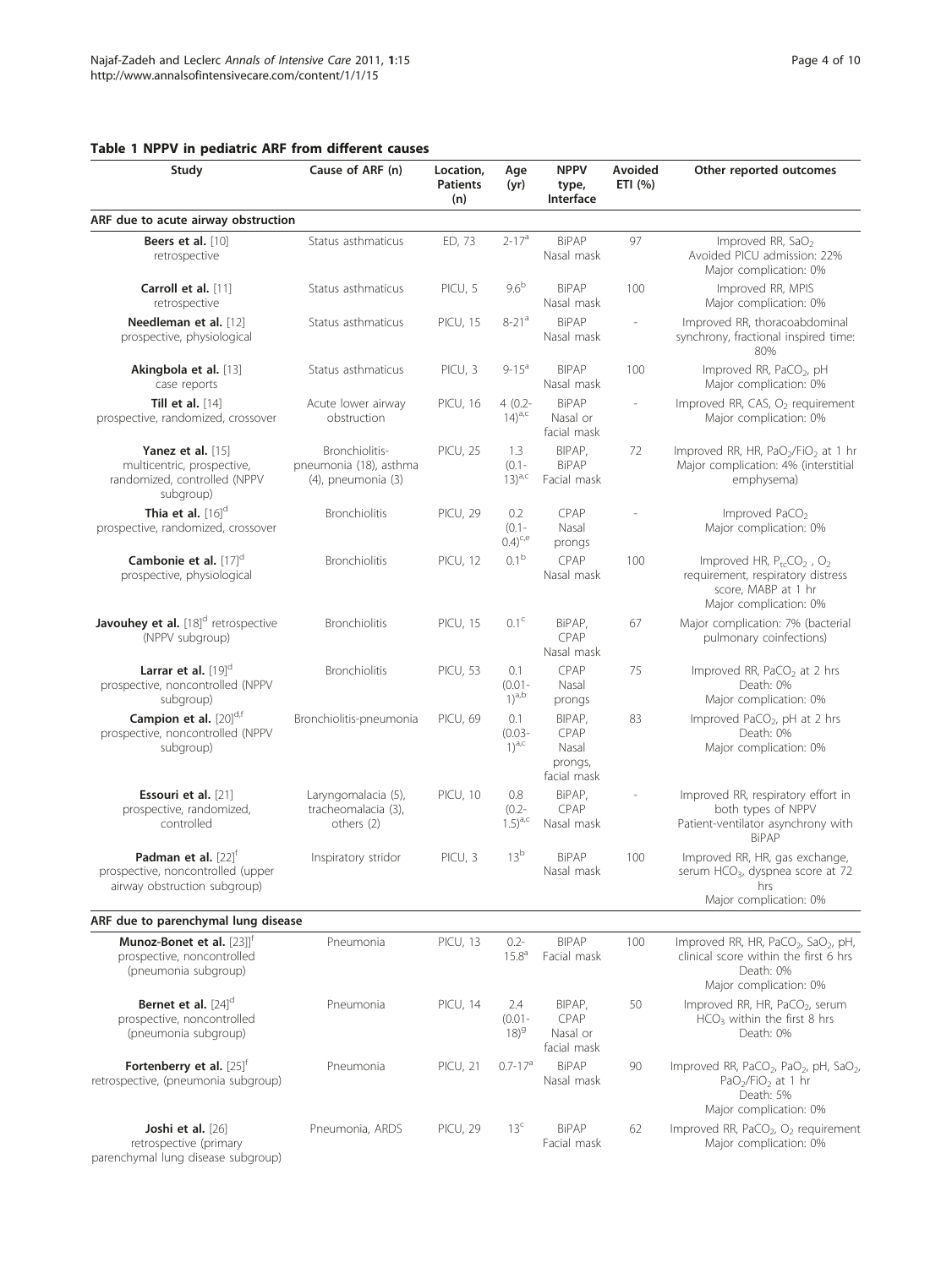#### Table 1 NPPV in pediatric ARF from different causes (Continued)

| Essouri et al. [27]<br>retrospective (primary<br>parenchymal lung disease subgroup)                            | CAP (23), ARDS (9), ACS<br>(9)       | <b>PICU, 41</b>      | $8(0.2 -$<br>$16)^{a,b}$ | <b>BIPAP</b><br>Nasal or<br>facial mask | 87 (CAP)<br>22<br>(ARDS)<br>100 (ACS) | Improved RR, PaCO <sub>2</sub> at 2 hr<br>Death: 4% (CAP), 22% (ARDS), 0%<br>(ACS)<br>Major complication: 0%    |
|----------------------------------------------------------------------------------------------------------------|--------------------------------------|----------------------|--------------------------|-----------------------------------------|---------------------------------------|-----------------------------------------------------------------------------------------------------------------|
| Padman et al. $[22]$ <sup>†</sup><br>prospective, noncontrolled (primary<br>parenchymal lung disease subgroup) | Pneumonia (13), ACS (5)<br>episodes) | <b>PICU, 17</b>      | $10.6^{b}$               | <b>BiPAP</b><br>Nasal mask              | 85 (CAP)<br>80 (ACS)                  | Improved RR, HR, gas exchange,<br>serum HCO <sub>3</sub> , dyspnea score at 72<br>hrs<br>Major complication: 0% |
| Padman et al. [28]<br>retrospective                                                                            | ACS (25 episodes)                    | Inpatient<br>ward, 9 | 11.8<br>$(4-20)^{a}$     | <b>BiPAP</b><br>Nasal mask              | 100                                   | Improved RR, HR, SaO <sub>2</sub> , O <sub>2</sub><br>requirement<br>Avoided PICU admission: 44%                |

ACS, acute chest syndrome; ARDS, acute respiratory distress syndrome; ARF, acute respiratory failure; BiPAP, bilevel positive airway pressure; BIPAP, biphasic positive airway pressure; CAS, clinical asthma score; CAP, community-acquired pneumonia; CPAP, continuous positive airway pressure; ED, emergency department; ETI, endotracheal intubation; FiO<sub>2</sub>, fraction of oxygen in inspired gas; HR, heart rate; MABP, mean arterial blood pressure; MPIS, modified pulmonary index score; NPPV, noninvasive positive pressure ventilation; PICU, pediatric intensive care unit; PaCO<sub>2</sub>, arterial partial pressure of carbon dioxide; PaO<sub>2</sub>, arterial partial pressure of oxygen; P<sub>tc</sub>CO<sub>2</sub>, transcutaneous PCO<sub>2</sub>; RR, respiratory rate; SaO<sub>2</sub>, arterial oxygen saturation.

<sup>a</sup>Range.

<sup>b</sup>Mean.

 $\epsilon$ Median.

<sup>d</sup>Neonatal cases also were included in the study.

elnterquartile range.

f Certain patients included in the study had underlying neurologic or chronic lung disease.

 $G<sup>g</sup>$ The numbers represent the median (range) age of the patients (n = 42) with ARF of various causes included in the study.

#### Parenchymal lung disease

The main goals of NPPV in patients with parenchymal lung disease, such as pneumonia, acute lung injury (ALI), and acute respiratory distress syndrome (ARDS), are to improve oxygenation, to unload the respiratory muscles, and to relieve dyspnea. The first goal can usually be achieved by using EPAP to recruit and stabilize previously collapsed lung tissue [[39](#page-8-0)]. Unloading of the respiratory muscles during NPPV with IPAP has been reported by L'Her et al. in adult patients with ALI [[39\]](#page-8-0). The authors concluded that adding IPAP to EPAP may be indispensable in patients with ALI treated with NPPV [\[39](#page-8-0)]. Indeed, IPAP allows a better respiratory system muscle unloading, alveolar recruitment, oxygenation, and  $CO<sub>2</sub>$  washout improvement.

Although NPPV seems disappointing in ARF owing to pneumonia in adult patients, with failure rates of up to 66% [[40\]](#page-8-0), several noncontrolled trials have suggested that NPPV could improve symptoms and ventilation without significant adverse events and reduce the need for IMV in children with ARF due to pneumonia [[22](#page-8-0)-[27](#page-8-0)]. Use of NPPV in this acute setting in children was associated with reduction in ETI rates ranging from 50-100% (Table [1\)](#page-3-0) [\[23,24](#page-8-0)].

The most challenging application of NPPV may be in patients with ARDS. Studies of NPPV for the treatment of ARDS in adult population have reported failure rates of 50-80% [[40](#page-8-0)]. A meta-analysis of the topic in adult population concluded that NPPV was unlikely to have any significant benefit [[41\]](#page-8-0). In children, the use of NPPV for the treatment of ARDS was associated with a failure rate of 78%, and 22% of them died (Table [1\)](#page-3-0) [[27](#page-8-0)].

Therefore, NPPV use in such a patient group is rarely justified. However, if a trial of NPPV is initiated, patients should be closely monitored and promptly intubated if their conditions deteriorate, so that inordinate delays in needed interventions are avoided.

Acute chest syndrome (ACS) is one of the leading causes of death and hospitalization among patients with sickle cell disease [[42\]](#page-8-0). Approximately 70% of patients (adults or children) with ACS are hypoxic [[43](#page-8-0)]. Indeed, patients with sickle cell disease are prone to infarctive crises. Thoracic bone infarction (usually in the ribs) in such patients leads to pain, splinting, hypoventilation, and the clinical signs of ACS. In situ red blood cell sickling in the lung vasculature is possibly a consequence of hypoventilation with subsequent infarction of lung parenchyma. NPPV has been proposed as a therapeutic option for patients with ACS. By improving patient oxygenation, NPPV could prevent progression from painful crisis to ACS, and ultimately to ARDS. Three retrospective studies reported favorable outcomes in children with ACS treated with NPPV (Table [1\)](#page-3-0) [\[22,27,28\]](#page-8-0).

# NPPV in specific circumstances Postoperative respiratory failure

Postoperative pulmonary complications are a major cause of morbidity, mortality, prolonged hospital stay, and increased cost of care [[44\]](#page-8-0). It has been reported that 5-10% of all surgical adult patients experience postoperative pulmonary complications [[45](#page-8-0)]. Atelectasis, postoperative pneumonia, ARDS, and postoperative respiratory failure have all been classified as postoperative pulmonary complications. Postoperative respiratory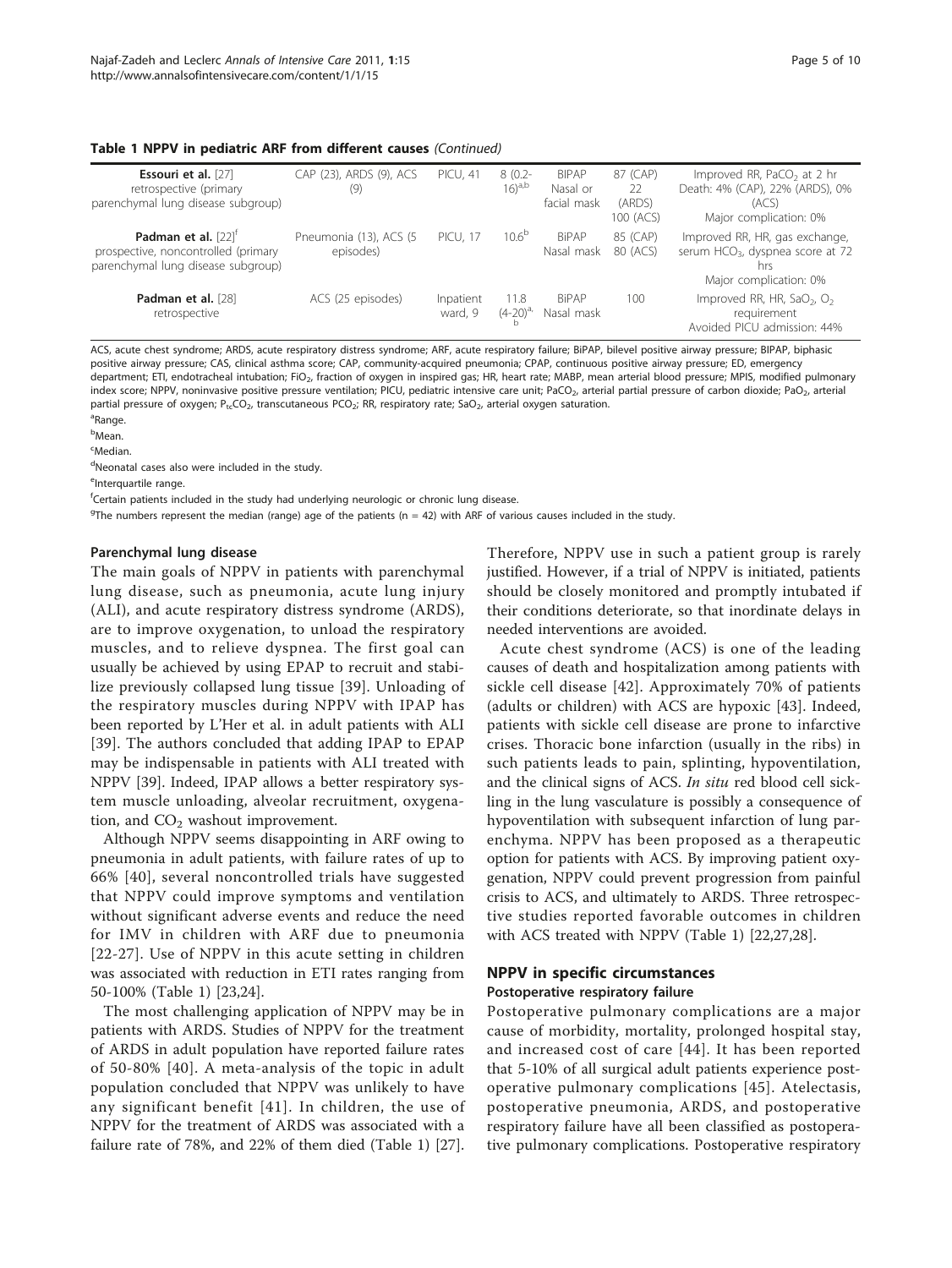# <span id="page-5-0"></span>Table 2 NPPV in specific circumstances

| Study                                                                                            | Cause of ARF (n)                                                               | Location,<br><b>Patients</b><br>(n)  | Age (yr)                     | NPPV type,<br>Interface                                | <b>Avoided ETI</b><br>(%)                       | Other reported outcomes                                                                                                                     |
|--------------------------------------------------------------------------------------------------|--------------------------------------------------------------------------------|--------------------------------------|------------------------------|--------------------------------------------------------|-------------------------------------------------|---------------------------------------------------------------------------------------------------------------------------------------------|
| NPPV in postoperative ARF                                                                        |                                                                                |                                      |                              |                                                        |                                                 |                                                                                                                                             |
| Stucki et al. [8] <sup>a</sup><br>prospective, crossover<br>(cardiac surgery)                    | Interstitial<br>pulmonary oedema                                               | PICU, 6                              | $0.4$ $(0.04-0.6)^{b,c}$     | <b>BIPAP</b><br>Nasal mask                             | 100                                             | Improved RR, PTPes, dPes, dyspnea<br>score<br>Death: 0%                                                                                     |
| Bernet et al. $[24]$ <sup>d</sup><br>prospective,<br>noncontrolled (cardiac<br>surgery subgroup) | <b>ND</b>                                                                      | <b>PICU, 11</b>                      | 2.4 $(0.01-18)$ <sup>d</sup> | BIPAP,<br>CPAP<br>Nasal or facial<br>mask              | 64                                              | Improved RR, HR, PaCO <sub>2</sub> , pH, serum<br>$HCO3$ within the first 8 hrs<br>Death: 0%                                                |
| Joshi et al. [26]<br>retrospective<br>(postoperative<br>subgroup)                                | Atelectasis                                                                    | <b>PICU, 16</b>                      | 12 <sup>b</sup>              | <b>BiPAP</b><br>Facial mask                            | 94                                              | Improved RR, PaCO <sub>2</sub> , O <sub>2</sub><br>requirement, SaO <sub>2</sub><br>Major complication: 0%                                  |
| Essouri et al. $[27]$ <sup>d</sup><br>retrospective<br>(postextubation<br>subgroup) <sup>e</sup> | <b>ND</b>                                                                      | <b>PICU, 61</b>                      | 3.2 (0.04-<br>$15)^{c,f}$    | <b>BIPAP</b><br>Nasal or facial<br>mask                | 67                                              | Improved RR, PaCO <sub>2</sub> at 2 hrs<br>Death: 11%<br>Major complication: 0%                                                             |
| Kovacikova et al. [29]<br>case reports (cardiac<br>surgery)                                      | Bilateral diaphragm<br>paralysis                                               | PICU, 2                              | $0.9 - 3.5$ <sup>c</sup>     | <b>BIPAP</b><br>Facial mask,<br>Nasopharyngeal<br>tube | 100                                             | Improved RR, gas exchange<br>Major complication: 100%<br>(respiratory tract infection)                                                      |
| Chin et al. $[30]$<br>retrospective (liver<br>transplantation)                                   | Atelectasis,<br>hypercapnia<br>+/-hypoxemia,<br>pleural effusion,<br>pneumonia | <b>PICU, 15</b>                      | $0.2 - 14^c$                 | <b>BiPAP</b><br>Nasal or facial<br>mask                | 87                                              | Improved PaCO <sub>2</sub> , SaO <sub>2</sub> , atelectasis<br>Death: 13%                                                                   |
| NPPV for facilitation of ventilation weaning/rescue of failed extubation (not postoperatively)   |                                                                                |                                      |                              |                                                        |                                                 |                                                                                                                                             |
| Lum et al. $[31]$ <sup>a</sup><br>prospective,<br>noncontrolled (prior<br>IMV subgroup)          | Post-extubation<br>failure (51), weaning<br>facilitation (98)                  | <b>PICU, 149</b>                     | $0.5(0.1-2)^{b,g}$           | <b>BiPAP</b><br>Nasal or facial<br>mask                | 75 (failure<br>group), 86<br>(weaning<br>group) | Improved RR, HR, FiO <sub>2</sub> within the<br>first 24 hrs<br>Death: 5%<br>Major complication: 11%<br>(pneumonia)                         |
| Mayordomo-Colunga<br>et al. $[32]^{a,h}$<br>prospective,<br>noncontrolled                        | Post-extubation<br>failure (20),<br>weaning facilitation<br>(21)               | PICU, 36<br>(41)<br>episodes)        | $1.7(0.04 -$<br>$17)^{b,c}$  | BiPAP,<br>CPAP<br>Nasal or facial<br>mask, helmet      | 50 (failure<br>group), 81<br>(weaning<br>group) | Death: 5%<br>Major complication: 5%<br>(hypercapnia), 12% (upper airway<br>obstruction), 7% (apnea), 10% (other)                            |
| NPPV in immunocompromised patients                                                               |                                                                                |                                      |                              |                                                        |                                                 |                                                                                                                                             |
| Munoz-Bonet et al.<br>$[23]$<br>prospective,<br>noncontrolled<br>(immunocompromised<br>subgroup) | Pnemonia (3), ARDS<br>(5)                                                      | PICU, 8                              | $1.5 - 13.8^c$               | <b>BIPAP</b><br>Facial mask                            | 100<br>(pneumonia),<br>40 (ARDS)                | Improved RR, HR, PaCO <sub>2</sub> , SaO <sub>2</sub> , pH,<br>clinical score within the first 6 hrs<br>Death: 0%<br>Major complication: 0% |
| Essouri et al. [27]<br>retrospective<br>(immunocompromised<br>subgroup)                          | <b>ND</b>                                                                      | <b>PICU, 12</b>                      | 8 $(3-16)^{c,f}$             | <b>BIPAP</b><br>Nasal or facial<br>mask                | 92                                              | Improved RR, PaCO <sub>2</sub> at 2 hrs<br>Death: 8%,<br>Major complication: 0%                                                             |
| Schiller et al. [33]<br>retrospective                                                            | Pneumonia (5),<br>ARDS (10),<br>pulmonary mass (1)                             | <b>PICU, 14</b><br>(16)<br>episodes) | $13.3^{f}$                   | <b>BiPAP</b><br>Facial mask                            | 80                                              | Improved RR, PaO <sub>2</sub> at 1 hr<br>Death: 20%<br>Major complication: 0%                                                               |
| <b>Piastra et al.</b> [34]<br>prospective,<br>noncontrolled                                      | <b>ARDS</b>                                                                    | PICU, 23                             | $10.2^{f}$                   | <b>BIPAP</b><br>Facial mask,<br>Helmet                 | 54                                              | Improved gas exchange at 1<br>hr (82%), sustained (74%)<br>Death: 35%<br>Major complication: 0%                                             |
| Desprez et al. [35]<br>case reports                                                              | Pneumonia (1),<br>ARDS (1)                                                     | PICU, 2                              | $13 - 14^c$                  | <b>BIPAP</b><br>Facial mask                            | 100                                             | Death: 0%<br>Major complication: 50% (upper and<br>lower digestive hemorrhage)                                                              |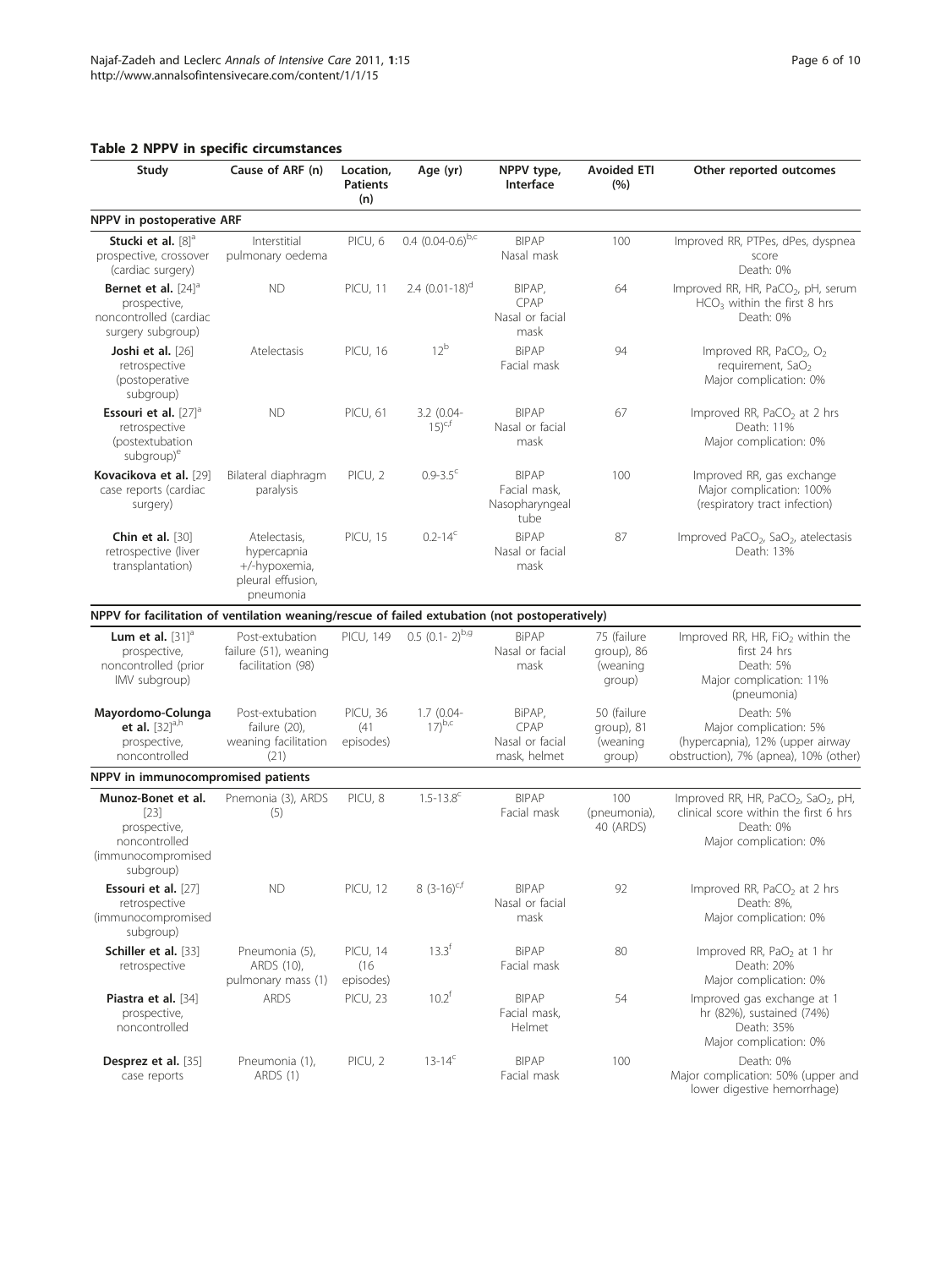|  |  |  |  |  | Table 2 NPPV in specific circumstances (Continued) |  |
|--|--|--|--|--|----------------------------------------------------|--|
|--|--|--|--|--|----------------------------------------------------|--|

| <b>Pancera et al.</b> [36] | ΝC | <b>PICU, 120</b> | <b>BIPAP</b> | Death: 22.5% |
|----------------------------|----|------------------|--------------|--------------|
| retrospective (NPPV        |    |                  | Nasal mask   |              |
| subgroup)                  |    |                  |              |              |

ARDS, acute respiratory distress syndrome; ARF, acute respiratory failure; BiPAP, bilevel positive airway pressure; BIPAP, biphasic positive airway pressure; CPAP, continuous positive airway pressure; dPes, oesophageal inspiratory pressure swing; ETI, endotracheal intubation; HR, heart rate; IMV, invasive mechanical ventilation; ND, not determined; NPPV, noninvasive positive pressure ventilation; PaCO<sub>2</sub>, arterial partial pressure of carbon dioxide; PaO<sub>2</sub>, arterial partial pressure of oxygen; PICU, pediatric intensive care unit; PTPes, oesophageal pressure-time product; RR, respiratory rate; SaO<sub>2</sub>, arterial oxygen saturation. <sup>a</sup>Neonatal cases also were included in the study.

<sup>b</sup>Median.

<sup>c</sup>Range.

<sup>d</sup>Numbers represent the median (range) age of the patients (n = 42) with ARF of various causes included in the study. e32 patients were intubated for liver transplantation, 11 for other abdominal surgery, and 18 for respiratory distress. f Mean.

<sup>g</sup>Interquartile range.

<sup>h</sup>Certain patients included in the study had underlying neurologic disease.

i Number represent the mean age of the patients (n = 239) included in the study, of which 120 had NPPV.

failure is most commonly defined as the inability to be extubated 48 hours after surgery [[46](#page-8-0)], although some investigators have used 5 days [\[47](#page-8-0)]. NPPV has been successfully used to treat postoperative respiratory failure in both pediatric and adult patients. Compared with standard treatment, NPPV used after major abdominal surgery improved hypoxemia and reduced the need for ETI in adult population [\[48](#page-8-0)]. NPPV application in children with postoperative respiratory failure was associated with improved respiratory effort, gas exchange, oxygen saturation, and reduced the need for ETI (Table [1\)](#page-3-0) [\[8,24,26,27,29,30](#page-8-0)].

# Facilitation of ventilation weaning/rescue of failed extubation

The need for reintubation after failed extubation is associated with increased morbidity and high mortality [\[49](#page-8-0)]. NPPV has been proposed as a means of "facilitating" weaning from IMV, and as a "curative" treatment for postextubation respiratory failure. Although several studies have shown the efficacy of NPPV in weaning from IMV in adult population [\[50](#page-9-0)], its application for postextubation respiratory failure is not supported by randomized, controlled trials [[51](#page-9-0)]. In children, two noncontrolled trials assessed the efficacy of NPPV in these settings: the application of NPPV as a means of "facilitating" ventilation weaning, and as "curative" treatment for postextubation respiratory failure was associated with success rates of 81-86% and 50-75%, respectively [\[31,32\]](#page-8-0).

#### Immunocompromised children

ARF in immunocompromised patients most often results from infections, pulmonary localization of the primary disease, or even postchemotherapy cardiogenic pulmonary edema. Treatment of such patients often requires intubation and mechanical ventilation. Avoidance of the infectious complications associated with

IMV is particularly attractive in these high-risk patients, in whom this could be devastating, if not fatal. Results of randomized, controlled trials have proven the beneficial effects of NPPV in immunocompromised adult patients [[52](#page-9-0),[53\]](#page-9-0). Some case series reported the use of NPPV in the treatment of respiratory failure in immunocompromised children (Table [2\)](#page-5-0) [[23](#page-8-0),[27,33-36\]](#page-8-0). The likelihood of NPPV success in immunocompromised children seems to be related rather to the type of pulmonary disease: the ETI avoidance rates varied from 40% for ARDS to 100% for pneumonia (Table [2\)](#page-5-0).

# Are there predictive factors of NPPV failure in children with ARF?

It is not always apparent which patients will initially benefit from NPPV; some patients do not obtain adequate ventilation with NPPV. The NPPV failure rate may be fairly consistent for certain diseases, and NPPV failure eventually requires intubation. Inability to early identify patients who will fail NPPV can cause inappropriate delay of intubation, which can cause clinical deterioration and increase morbidity and mortality. Knowing the predictors of NPPV failure in patient with ARF is therefore crucial in deciding if and when to apply this ventilatory technique. Several authors have identified different predictive factors of NPPV failure in children with ARF: the results of studies are given in Table [3\[](#page-7-0)[20,24,26,27](#page-8-0),[31](#page-8-0),[54](#page-9-0),[55](#page-9-0)]. The best predictive factors for the NPPV failure in ARF appear to be the level of  $FiO<sub>2</sub>$  and PaCO<sub>2</sub> on admission or within the first hours after starting NPPV (Table [3\)](#page-7-0).

#### **Conclusions**

During recent years, there has been an increasing interest in the use of NPPV for children with ARF. There are some promising studies supporting its use in this acute setting. NPPV was well tolerated with rare major complications and was associated with improved gas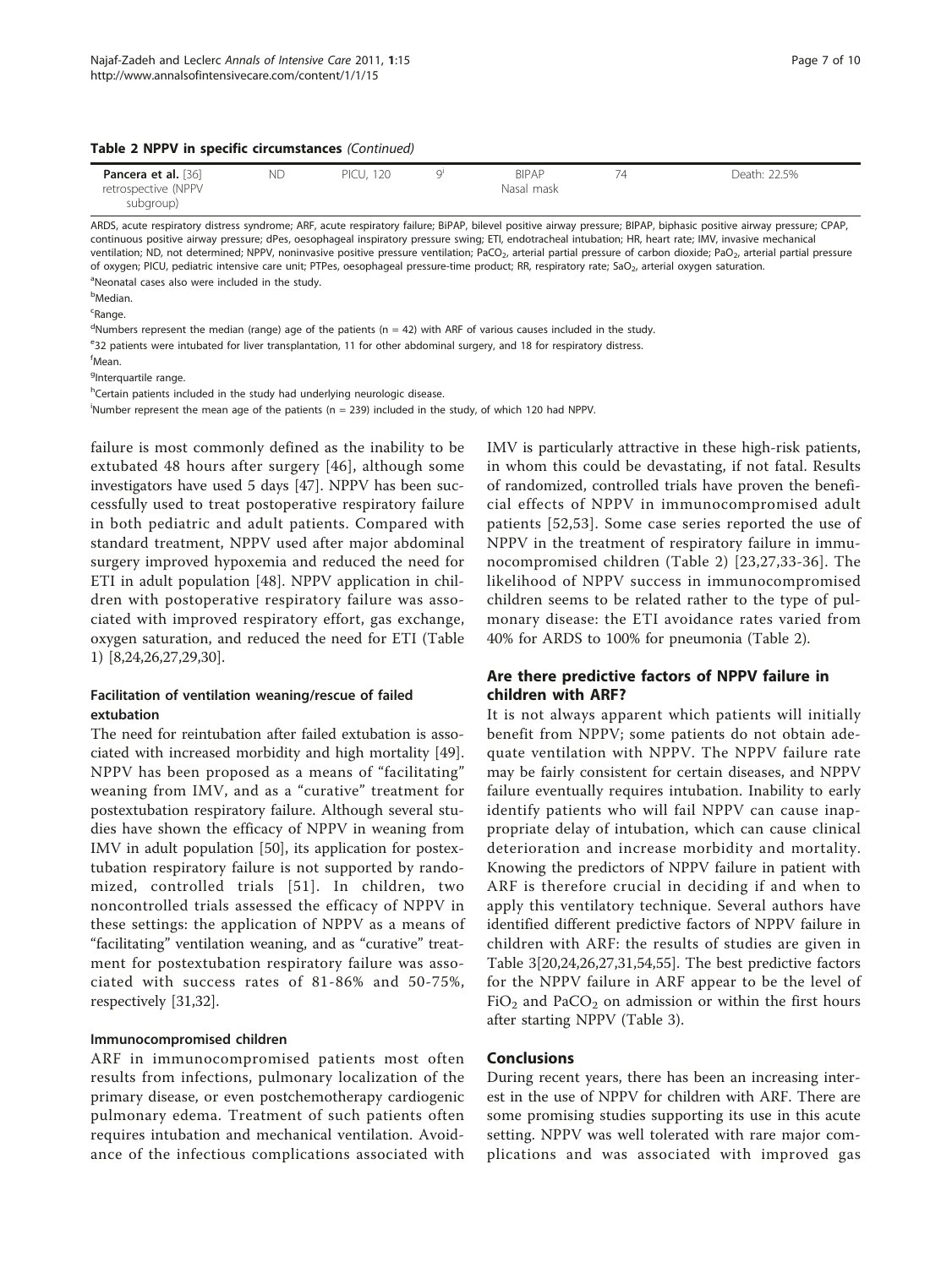#### <span id="page-7-0"></span>Table 3 Predictive factors for the outcome of NPPV in children with ARF

| Study                                                                             | Population (n)                                                                  | Age (yr)                     | <b>Success</b><br>rate $(\%)^a$ | <b>Predictors of failure</b>                                                                                              |
|-----------------------------------------------------------------------------------|---------------------------------------------------------------------------------|------------------------------|---------------------------------|---------------------------------------------------------------------------------------------------------------------------|
| Campion et al. [20]b,c<br>prospective noncontrolled                               | Bronchiolitis (69)                                                              | $0.1$ (0.03-<br>$1)^{d,e}$   | 83                              | Apnea<br>Higher PaCO <sub>2</sub> on admission<br>Higher PRISM score at 24<br>hrs                                         |
| Bernet et al. $[24]$ <sup>b</sup><br>prospective noncontrolled                    | Pneumonia (14), bronchiolitis (4), postoperative ARF<br>(11), other (13)        | $2.4(0.01 -$<br>$(18)^{d,e}$ | 57                              | $FiO2 > 0.8$ at 1 hr                                                                                                      |
| Joshi et al. [26]<br>retrospective (primary parenchymal<br>lung disease subgroup) | Pneumonia or ARDS (29)                                                          | 13 <sup>d</sup>              | 62                              | Age $\leq 6$ yr<br>$FiO2 > 0.6$ within the first<br>24 hrs<br>PaCO <sub>2</sub> $\geq$ 55 mmHg within<br>the first 24 hrs |
| Essouri et al. $[27]$ <sup>b</sup><br>retrospective                               | CAP (23), ARDS (9), ACS (9), immune deficiency<br>(12), postextubation ARF (61) | 5.3 (0.04-<br>$(16)^{e,t}$   | 73                              | <b>ARDS</b><br>High PELOD score                                                                                           |
| Lum et al. $[31]$ <sup>b</sup><br>prospective noncontrolled                       | Pulmonary diseases (129), postextubation ARF (149)                              | $0.7(0.3 -$<br>$(2.8)^{d,g}$ | 76                              | Higher FiO <sub>2</sub> needs at start<br>of NPPV<br>Higher PRISM score on<br>admission<br>Sepsis at start of NPPV        |
| Munoz-Bonet et al. [54]<br>prospective noncontrolled                              | Pneumonia (20), ARDS (10), postextubation ARF<br>$(11)$ , other $(6)$           | $7.1$ (0.1-<br>$(16)^{e,f}$  | 81                              | $MAP > 11.5$ cm $H_2O$<br>FiO <sub>2</sub> > 0.6                                                                          |
| Mayordomo-Colunga et al. [55] <sup>b</sup><br>prospective noncontrolled           | Type I ARF (38), type II ARF (78)                                               | $0.9(0.05 -$<br>$(14)^{d,e}$ | 84                              | Lower RR decrease at 1 hr<br>and 6 hrs<br>Higher PRISM score at start<br>and at 1 hr<br>Type I ARF                        |

ACS, acute chest syndrome; ARDS, acute respiratory distress syndrome; ARF, acute respiratory failure; CAP, community-acquired pneumonia; FiO<sub>2</sub>, fraction of oxygen in inspired gas; MAP, mean airway pressure; NPPV, noninvasive positive pressure ventilation; PaCO<sub>2</sub>, arterial partial pressure of carbon dioxide; PELOD, pediatric logistic organ dysfunction; PRISM, pediatric risk of mortality; RR, respiratory rate.

<sup>a</sup>NPPV was considered successful when endotracheal intubation was avoided.

<sup>b</sup>Neonatal cases also were included in the study.

<sup>c</sup>Certain patients included in the study had underlying neurologic or chronic lung disease.

<sup>d</sup>Median.

<sup>e</sup>Range.

f Mean.

<sup>g</sup>Interquartile range.

exchange, decreased work of breathing, and decreased need for ETI. Both critical care ventilators and portable ventilators have been used for NPPV. However, the vast majority of the available knowledge in this acute setting results from noncontrolled trials and case series of small size. As such, many important issues, such as the identification of the patient, the right time for NPPV application, and the appropriate setting, are still lacking. Further randomized, controlled trials addressing these issues in children with ARF are needed to define better the patients who are likely to benefit from this alternative method of respiratory support. Also, the respective place of NPPV and high flow oxygen therapy in children with ARF due to different conditions has to be determined [[56](#page-9-0)].

#### Author details

<sup>1</sup>Univ Lille Nord de France, UDSL, EA 2694, F-59000 Lille, France <sup>2</sup>Pediatric Emergency and Infectious Diseases Unit, Roger-Salengro Hospital, Rue E Laine, CHU Lille, F-59037 Lille, France <sup>3</sup>Paediatric Intensive Care Unit, Jeannede-Flandre Hospital, CHU Lille, Avenue E Avinée, F-59037 Lille, France

#### Authors' contributions

AN and FL contributed to query the literature and to draft the manuscript. They approved the final version.

#### Competing interests

The authors declare that they have no competing interests.

#### Received: 27 April 2011 Accepted: 26 May 2011 Published: 26 May 2011

#### References

- 1. Armon K, Stephenson T, Gabriel V, MacFaul R, Eccleston P, Werneke U, Smith S: [Determining the common medical presenting problems to an](http://www.ncbi.nlm.nih.gov/pubmed/11316679?dopt=Abstract) [accident and emergency department.](http://www.ncbi.nlm.nih.gov/pubmed/11316679?dopt=Abstract) Arch Dis Child 2001, 84:390-392.
- 2. The burden of respiratory disease: Department of public health sciences St George's Hospital Medical School 2003.[\[http://www.laia.ac.uk/](http://www.laia.ac.uk/factsheets/953.pdf) [factsheets/953.pdf](http://www.laia.ac.uk/factsheets/953.pdf)].
- 3. Antonelli M, Conti G, Rocco M, Bufi M, De Blasi RA, Vivino G, Gasparetto A, Meduri GU: [A comparison of noninvasive positive-pressure ventilation](http://www.ncbi.nlm.nih.gov/pubmed/9700176?dopt=Abstract) [and conventional mechanical ventilation in patients with acute](http://www.ncbi.nlm.nih.gov/pubmed/9700176?dopt=Abstract) [respiratory failure.](http://www.ncbi.nlm.nih.gov/pubmed/9700176?dopt=Abstract) N Engl J Med 1998, 339:429-435.
- 4. Lightowler JV, Wedzicha JA, Elliott MW, Ram FS: [Non-invasive positive](http://www.ncbi.nlm.nih.gov/pubmed/12543832?dopt=Abstract) [pressure ventilation to treat respiratory failure resulting from](http://www.ncbi.nlm.nih.gov/pubmed/12543832?dopt=Abstract) [exacerbations of chronic obstructive pulmonary disease: Cochrane](http://www.ncbi.nlm.nih.gov/pubmed/12543832?dopt=Abstract) [systematic review and meta-analysis.](http://www.ncbi.nlm.nih.gov/pubmed/12543832?dopt=Abstract) BMJ 2003, 326:185.
- 5. Weng CL, Zhao YT, Liu QH, Fu CJ, Sun F, Ma YL, Chen YW, He QY: [Meta](http://www.ncbi.nlm.nih.gov/pubmed/20439577?dopt=Abstract)[analysis: Noninvasive ventilation in acute cardiogenic pulmonary edema.](http://www.ncbi.nlm.nih.gov/pubmed/20439577?dopt=Abstract) Ann Intern Med 2010, 152:590-600.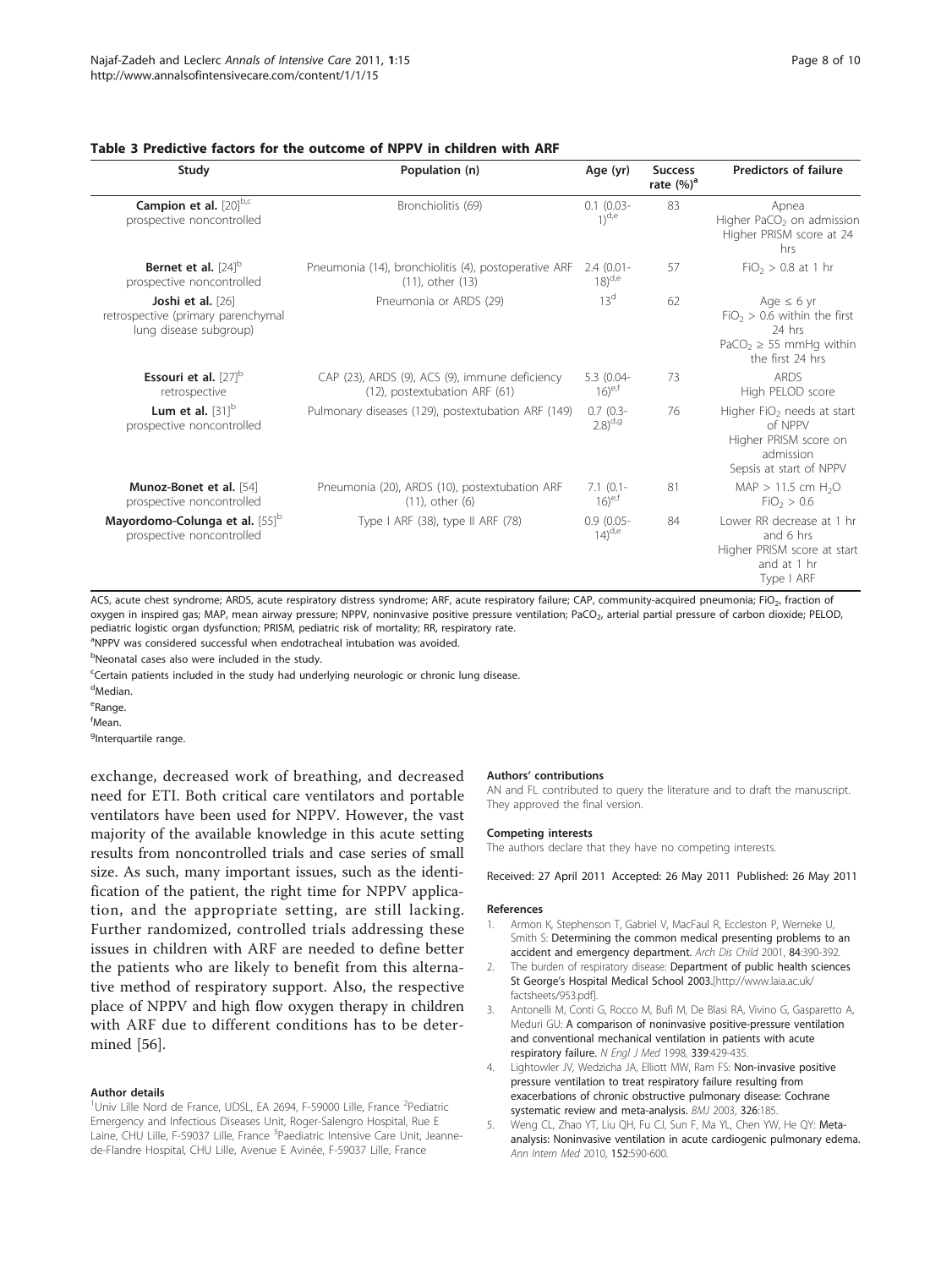- <span id="page-8-0"></span>6. Rotta AT, Wiryawan B: [Respiratory emergencies in children.](http://www.ncbi.nlm.nih.gov/pubmed/12667275?dopt=Abstract) Respir Care 2003, 48:248-258, discussion 258-260.
- Teague WG: [Noninvasive ventilation in the pediatric intensive care unit](http://www.ncbi.nlm.nih.gov/pubmed/12746937?dopt=Abstract) [for children with acute respiratory failure.](http://www.ncbi.nlm.nih.gov/pubmed/12746937?dopt=Abstract) Pediatr Pulmonol 2003, 35:418-426.
- 8. Stucki P, Perez MH, Scalfaro P, de Halleux Q, Vermeulen F, Cotting J: [Feasibility of non-invasive pressure support ventilation in infants with](http://www.ncbi.nlm.nih.gov/pubmed/19533088?dopt=Abstract) [respiratory failure after extubation: a pilot study.](http://www.ncbi.nlm.nih.gov/pubmed/19533088?dopt=Abstract) Intensive Care Med 2009, 35:1623-1627.
- 9. Essouri S, Durand P, Chevret L, Haas V, Perot C, Clement A, Devictor D, Fauroux B: [Physiological effects of noninvasive positive ventilation](http://www.ncbi.nlm.nih.gov/pubmed/18712350?dopt=Abstract) [during acute moderate hypercapnic respiratory insufficiency in children.](http://www.ncbi.nlm.nih.gov/pubmed/18712350?dopt=Abstract) Intensive Care Med 2008, 34:2248-2255.
- 10. Beers SL, Abramo TJ, Bracken A, Wiebe RA: [Bilevel positive airway pressure](http://www.ncbi.nlm.nih.gov/pubmed/17157675?dopt=Abstract) [in the treatment of status asthmaticus in pediatrics.](http://www.ncbi.nlm.nih.gov/pubmed/17157675?dopt=Abstract) Am J Emerg Med 2007, 25:6-9.
- 11. Carroll CL, Schramm CM: [Noninvasive positive pressure ventilation for the](http://www.ncbi.nlm.nih.gov/pubmed/16597080?dopt=Abstract) [treatment of status asthmaticus in children.](http://www.ncbi.nlm.nih.gov/pubmed/16597080?dopt=Abstract) Ann Allergy Asthma Immunol 2006, 96:454-459.
- 12. Needleman J, Sykes J, Schroeder S, Singer L: [Noninvasive Positive Pressure](http://www.ncbi.nlm.nih.gov/pubmed/21597304?dopt=Abstract) [Ventilation in the Treatment of Pediatric Status Asthmaticus.](http://www.ncbi.nlm.nih.gov/pubmed/21597304?dopt=Abstract) Pediatric Asthma, Allergy & Immunology 2004, 17:272-277.
- 13. Akingbola OA, Simakajornboon N, Hadley EF Jr, Hopkins RL: [Noninvasive](http://www.ncbi.nlm.nih.gov/pubmed/12780991?dopt=Abstract) [positive-pressure ventilation in pediatric status asthmaticus.](http://www.ncbi.nlm.nih.gov/pubmed/12780991?dopt=Abstract) Pediatr Crit Care Med 2002, 3:181-184.
- 14. Thill PJ, McGuire JK, Baden HP, Green TP, Checchia PA: [Noninvasive](http://www.ncbi.nlm.nih.gov/pubmed/15215002?dopt=Abstract) [positive-pressure ventilation in children with lower airway obstruction.](http://www.ncbi.nlm.nih.gov/pubmed/15215002?dopt=Abstract) Pediatr Crit Care Med 2004, 5:337-342.
- 15. Yanez LJ, Yunge M, Emilfork M, Lapadula M, Alcantara A, Fernandez C, Lozano J, Contreras M, Conto L, Arevalo C, et al: [A prospective,](http://www.ncbi.nlm.nih.gov/pubmed/18679148?dopt=Abstract) [randomized, controlled trial of noninvasive ventilation in pediatric acute](http://www.ncbi.nlm.nih.gov/pubmed/18679148?dopt=Abstract) [respiratory failure.](http://www.ncbi.nlm.nih.gov/pubmed/18679148?dopt=Abstract) Pediatr Crit Care Med 2008, 9:484-489.
- 16. Thia LP, McKenzie SA, Blyth TP, Minasian CC, Kozlowska WJ, Carr SB: [Randomised controlled trial of nasal continuous positive airways](http://www.ncbi.nlm.nih.gov/pubmed/17344251?dopt=Abstract) [pressure \(CPAP\) in bronchiolitis.](http://www.ncbi.nlm.nih.gov/pubmed/17344251?dopt=Abstract) Arch Dis Child 2008, 93:45-47.
- 17. Cambonie G, Milesi C, Jaber S, Amsallem F, Barbotte E, Picaud JC, Matecki S: [Nasal continuous positive airway pressure decreases respiratory muscles](http://www.ncbi.nlm.nih.gov/pubmed/18607564?dopt=Abstract) [overload in young infants with severe acute viral bronchiolitis.](http://www.ncbi.nlm.nih.gov/pubmed/18607564?dopt=Abstract) Intensive Care Med 2008, 34:1865-1872.
- 18. Javouhey E, Barats A, Richard N, Stamm D, Floret D: [Non-invasive](http://www.ncbi.nlm.nih.gov/pubmed/18500424?dopt=Abstract) [ventilation as primary ventilatory support for infants with severe](http://www.ncbi.nlm.nih.gov/pubmed/18500424?dopt=Abstract) [bronchiolitis.](http://www.ncbi.nlm.nih.gov/pubmed/18500424?dopt=Abstract) Intensive Care Med 2008, 34:1608-1614.
- 19. Larrar S, Essouri S, Durand P, Chevret L, Haas V, Chabernaud JL, Leyronnas D, Devictor D: [Effects of nasal continuous positive airway](http://www.ncbi.nlm.nih.gov/pubmed/16959476?dopt=Abstract) [pressure ventilation in infants with severe acute bronchiolitis.](http://www.ncbi.nlm.nih.gov/pubmed/16959476?dopt=Abstract) Arch Pediatr 2006, 13:1397-1403.
- 20. Campion A, Huvenne H, Leteurtre S, Noizet O, Binoche A, Diependaele JF, Cremer R, Fourier C, Sadik A, Leclerc F: [Non-invasive ventilation in infants](http://www.ncbi.nlm.nih.gov/pubmed/16978849?dopt=Abstract) [with severe infection presumably due to respiratory syncytial virus:](http://www.ncbi.nlm.nih.gov/pubmed/16978849?dopt=Abstract) [feasibility and failure criteria.](http://www.ncbi.nlm.nih.gov/pubmed/16978849?dopt=Abstract) Arch Pediatr 2006, 13:1404-1409.
- 21. Essouri S, Nicot F, Clement A, Garabedian EN, Roger G, Lofaso F, Fauroux B: [Noninvasive positive pressure ventilation in infants with upper airway](http://www.ncbi.nlm.nih.gov/pubmed/15711977?dopt=Abstract) [obstruction: comparison of continuous and bilevel positive pressure.](http://www.ncbi.nlm.nih.gov/pubmed/15711977?dopt=Abstract) Intensive Care Med 2005, 31:574-580.
- 22. Padman R, Lawless ST, Kettrick RG: [Noninvasive ventilation via bilevel](http://www.ncbi.nlm.nih.gov/pubmed/9428561?dopt=Abstract) [positive airway pressure support in pediatric practice.](http://www.ncbi.nlm.nih.gov/pubmed/9428561?dopt=Abstract) Crit Care Med 1998, 26:169-173.
- 23. Munoz-Bonet Jl, Flor-Macian EM, Rosello PM, Llopis MC, Lizondo A, Lopez-Prats JL, Brines J: [Noninvasive ventilation in pediatric acute respiratory](http://www.ncbi.nlm.nih.gov/pubmed/20549410?dopt=Abstract) [failure by means of a conventional volumetric ventilator.](http://www.ncbi.nlm.nih.gov/pubmed/20549410?dopt=Abstract) World J Pediatr 2010, 6:323-330.
- 24. Bernet V, Hug MI, Frey B: [Predictive factors for the success of noninvasive](http://www.ncbi.nlm.nih.gov/pubmed/16276332?dopt=Abstract) [mask ventilation in infants and children with acute respiratory failure.](http://www.ncbi.nlm.nih.gov/pubmed/16276332?dopt=Abstract) Pediatr Crit Care Med 2005, 6:660-664.
- 25. Fortenberry JD, Del Toro J, Jefferson LS, Evey L, Haase D: [Management of](http://www.ncbi.nlm.nih.gov/pubmed/7555120?dopt=Abstract) [pediatric acute hypoxemic respiratory insufficiency with bilevel](http://www.ncbi.nlm.nih.gov/pubmed/7555120?dopt=Abstract) [positive pressure \(BiPAP\) nasal mask ventilation.](http://www.ncbi.nlm.nih.gov/pubmed/7555120?dopt=Abstract) Chest 1995, 108:1059-1064.
- 26. Joshi G, Tobias JD: [A five-year experience with the use of BiPAP in a](http://www.ncbi.nlm.nih.gov/pubmed/17259567?dopt=Abstract) [pediatric intensive care unit population.](http://www.ncbi.nlm.nih.gov/pubmed/17259567?dopt=Abstract) *J Intensive Care Med* 2007, 22:38-43.
- 27. Essouri S, Chevret L, Durand P, Haas V, Fauroux B, Devictor D: [Noninvasive](http://www.ncbi.nlm.nih.gov/pubmed/16738493?dopt=Abstract) [positive pressure ventilation: five years of experience in a pediatric](http://www.ncbi.nlm.nih.gov/pubmed/16738493?dopt=Abstract) [intensive care unit.](http://www.ncbi.nlm.nih.gov/pubmed/16738493?dopt=Abstract) Pediatr Crit Care Med 2006, 7:329-334.
- 28. Padman R, Henry M: [The use of bilevel positive airway pressure for the](http://www.ncbi.nlm.nih.gov/pubmed/15212227?dopt=Abstract) [treatment of acute chest syndrome of sickle cell disease.](http://www.ncbi.nlm.nih.gov/pubmed/15212227?dopt=Abstract) Del Med J 2004, 76:199-203.
- 29. Kovacikova L, Dobos D, Zahorec M: [Non-invasive positive pressure](http://www.ncbi.nlm.nih.gov/pubmed/18835855?dopt=Abstract) [ventilation for bilateral diaphragm paralysis after pediatric cardiac](http://www.ncbi.nlm.nih.gov/pubmed/18835855?dopt=Abstract) [surgery.](http://www.ncbi.nlm.nih.gov/pubmed/18835855?dopt=Abstract) Interact Cardiovasc Thorac Surg 2009, 8:171-172.
- 30. Chin K, Uemoto S, Takahashi K, Egawa H, Kasahara M, Fujimoto Y, Sumi K, Mishima M, Sullivan CE, Tanaka K: [Noninvasive ventilation for pediatric](http://www.ncbi.nlm.nih.gov/pubmed/15666379?dopt=Abstract) [patients including those under 1-year-old undergoing liver](http://www.ncbi.nlm.nih.gov/pubmed/15666379?dopt=Abstract) [transplantation.](http://www.ncbi.nlm.nih.gov/pubmed/15666379?dopt=Abstract) Liver Transpl 2005, 11:188-195.
- 31. Lum LC, Abdel-Latif ME, de Bruyne JA, Nathan AM, Gan CS: [Noninvasive](http://www.ncbi.nlm.nih.gov/pubmed/20190672?dopt=Abstract) [ventilation in a tertiary pediatric intensive care unit in a middle-income](http://www.ncbi.nlm.nih.gov/pubmed/20190672?dopt=Abstract) [country.](http://www.ncbi.nlm.nih.gov/pubmed/20190672?dopt=Abstract) Pediatr Crit Care Med 2011, 12:e7-13.
- 32. Mayordomo-Colunga J, Medina A, Rey C, Concha A, Menendez S, Los Arcos M, Garcia I: [Non invasive ventilation after extubation in paediatric](http://www.ncbi.nlm.nih.gov/pubmed/20444256?dopt=Abstract) [patients: a preliminary study.](http://www.ncbi.nlm.nih.gov/pubmed/20444256?dopt=Abstract) BMC Pediatr 2010, 10:29
- 33. Schiller O, Schonfeld T, Yaniv I, Stein J, Kadmon G, Nahum E: [Bi-level](http://www.ncbi.nlm.nih.gov/pubmed/19875390?dopt=Abstract) [positive airway pressure ventilation in pediatric oncology patients with](http://www.ncbi.nlm.nih.gov/pubmed/19875390?dopt=Abstract) [acute respiratory failure.](http://www.ncbi.nlm.nih.gov/pubmed/19875390?dopt=Abstract) J Intensive Care Med 2009, 24:383-388.
- 34. Piastra M, De Luca D, Pietrini D, Pulitano S, D'Arrigo S, Mancino A, Conti G: [Noninvasive pressure-support ventilation in immunocompromised](http://www.ncbi.nlm.nih.gov/pubmed/19547952?dopt=Abstract) [children with ARDS: a feasibility study.](http://www.ncbi.nlm.nih.gov/pubmed/19547952?dopt=Abstract) Intensive Care Med 2009, 35:1420-1427.
- 35. Desprez P, Ribstein AL, Didier C, Barats A, Scheib C, Defaix A, Lutz P, Astruc D: [Non invasive ventilation for acute respiratory distress with](http://www.ncbi.nlm.nih.gov/pubmed/19541155?dopt=Abstract) [febrile aplastic anemia.](http://www.ncbi.nlm.nih.gov/pubmed/19541155?dopt=Abstract) Arch Pediatr 2009, 16:750-751.
- 36. Pancera CF, Hayashi M, Fregnani JH, Negri EM, Deheinzelin D, de Camargo B: [Noninvasive ventilation in immunocompromised pediatric](http://www.ncbi.nlm.nih.gov/pubmed/18797201?dopt=Abstract) [patients: eight years of experience in a pediatric oncology intensive care](http://www.ncbi.nlm.nih.gov/pubmed/18797201?dopt=Abstract) [unit.](http://www.ncbi.nlm.nih.gov/pubmed/18797201?dopt=Abstract) J Pediatr Hematol Oncol 2008, 30:533-538.
- 37. Carroll L: Noninvasive Ventilation for the Treatment of Acute Lower Respiratory Tract Diseases in Children. Clinical Pediatric Emergency Medicine 2009, 10:90-94.
- 38. Pouyau R, Javouhey E: [Enquête de prévalence et de pratique de](http://www.ncbi.nlm.nih.gov/pubmed/21618693?dopt=Abstract) [ventilation non invasive en aigu dans les services de réanimation](http://www.ncbi.nlm.nih.gov/pubmed/21618693?dopt=Abstract) [pédiatrique francophone \[abstract\].](http://www.ncbi.nlm.nih.gov/pubmed/21618693?dopt=Abstract) Réanimation 2007, 16:s32.
- L'Her E, Deye N, Lellouche F, Taille S, Demoule A, Fraticelli A, Mancebo J, Brochard L: [Physiologic effects of noninvasive ventilation during acute](http://www.ncbi.nlm.nih.gov/pubmed/16081548?dopt=Abstract) [lung injury.](http://www.ncbi.nlm.nih.gov/pubmed/16081548?dopt=Abstract) Am J Respir Crit Care Med 2005, 172:1112-1118.
- 40. Ambrosino N, Vagheggini G: [Noninvasive positive pressure ventilation in](http://www.ncbi.nlm.nih.gov/pubmed/18378782?dopt=Abstract) [the acute care setting: where are we?](http://www.ncbi.nlm.nih.gov/pubmed/18378782?dopt=Abstract) Eur Respir J 2008, 31:874-886.
- 41. Agarwal R, Reddy C, Aggarwal AN, Gupta D: [Is there a role for noninvasive](http://www.ncbi.nlm.nih.gov/pubmed/16678394?dopt=Abstract) [ventilation in acute respiratory distress syndrome? A meta-analysis.](http://www.ncbi.nlm.nih.gov/pubmed/16678394?dopt=Abstract) Respir Med 2006, 100:2235-2238.
- 42. Platt OS, Brambilla DJ, Rosse WF, Milner PF, Castro O, Steinberg MH, Klug PP: [Mortality in sickle cell disease. Life expectancy and risk factors](http://www.ncbi.nlm.nih.gov/pubmed/7993409?dopt=Abstract) [for early death.](http://www.ncbi.nlm.nih.gov/pubmed/7993409?dopt=Abstract) N Engl J Med 1994, 330:1639-1644
- 43. Quinn CT, Buchanan GR: [The acute chest syndrome of sickle cell disease.](http://www.ncbi.nlm.nih.gov/pubmed/10518074?dopt=Abstract) J Pediatr 1999, 135:416-422.
- 44. Lawrence VA, Hilsenbeck SG, Mulrow CD, Dhanda R, Sapp J, Page CP: [Incidence and hospital stay for cardiac and pulmonary complications](http://www.ncbi.nlm.nih.gov/pubmed/8770719?dopt=Abstract) [after abdominal surgery.](http://www.ncbi.nlm.nih.gov/pubmed/8770719?dopt=Abstract) J Gen Intern Med 1995, 10:671-678.
- 45. Wong DH, Weber EC, Schell MJ, Wong AB, Anderson CT, Barker SJ: [Factors](http://www.ncbi.nlm.nih.gov/pubmed/7818113?dopt=Abstract) [associated with postoperative pulmonary complications in patients with](http://www.ncbi.nlm.nih.gov/pubmed/7818113?dopt=Abstract) [severe chronic obstructive pulmonary disease.](http://www.ncbi.nlm.nih.gov/pubmed/7818113?dopt=Abstract) Anesth Analg 1995, 80:276-284.
- 46. Svensson LG, Hess KR, Coselli JS, Safi HJ, Crawford ES: [A prospective study](http://www.ncbi.nlm.nih.gov/pubmed/1880835?dopt=Abstract) [of respiratory failure after high-risk surgery on the thoracoabdominal](http://www.ncbi.nlm.nih.gov/pubmed/1880835?dopt=Abstract) [aorta.](http://www.ncbi.nlm.nih.gov/pubmed/1880835?dopt=Abstract) J Vasc Surg 1991, 14:271-282.
- 47. Money SR, Rice K, Crockett D, Becker M, Abdoh A, Wisselink W, Kazmier F, Hollier L: [Risk of respiratory failure after repair of thoracoabdominal](http://www.ncbi.nlm.nih.gov/pubmed/8053516?dopt=Abstract) [aortic aneurysms.](http://www.ncbi.nlm.nih.gov/pubmed/8053516?dopt=Abstract) Am J Surg 1994, 168:152-155.
- 48. Squadrone V, Coha M, Cerutti E, Schellino MM, Biolino P, Occella P, Belloni G, Vilianis G, Fiore G, Cavallo F, Ranieri VM: [Continuous positive](http://www.ncbi.nlm.nih.gov/pubmed/15687314?dopt=Abstract) [airway pressure for treatment of postoperative hypoxemia: a](http://www.ncbi.nlm.nih.gov/pubmed/15687314?dopt=Abstract) [randomized controlled trial.](http://www.ncbi.nlm.nih.gov/pubmed/15687314?dopt=Abstract) JAMA 2005, 293:589-595.
- 49. Epstein SK, Ciubotaru RL, Wong JB: [Effect of failed extubation on the](http://www.ncbi.nlm.nih.gov/pubmed/9228375?dopt=Abstract) [outcome of mechanical ventilation.](http://www.ncbi.nlm.nih.gov/pubmed/9228375?dopt=Abstract) Chest 1997, 112:186-192.